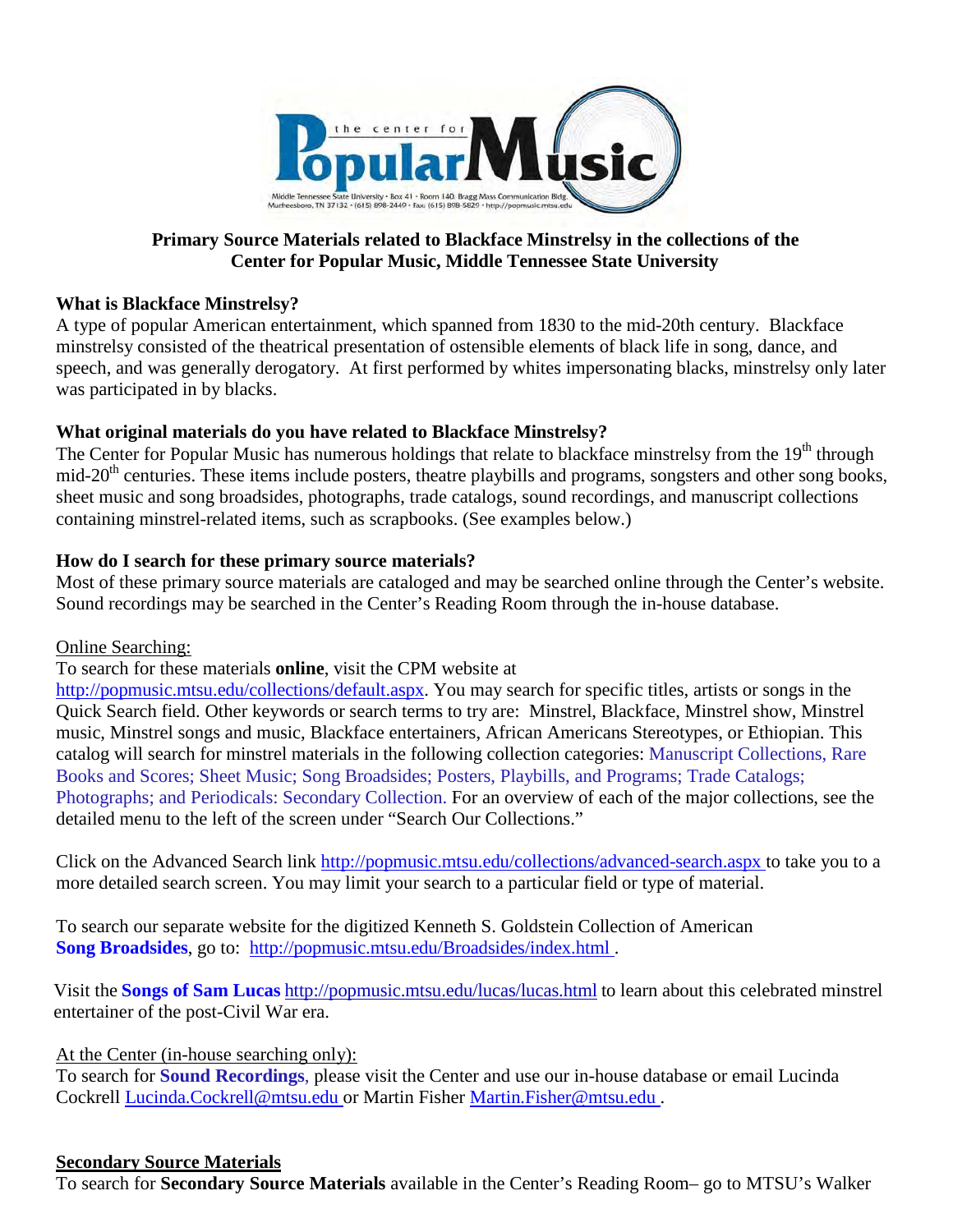Library catalog (*http://library.mtsu.edu/*) and use either search terms listed above. This includes books about minstrelsy, as well as minstrel joke books, minstrel show handbooks, histories, and dissertations.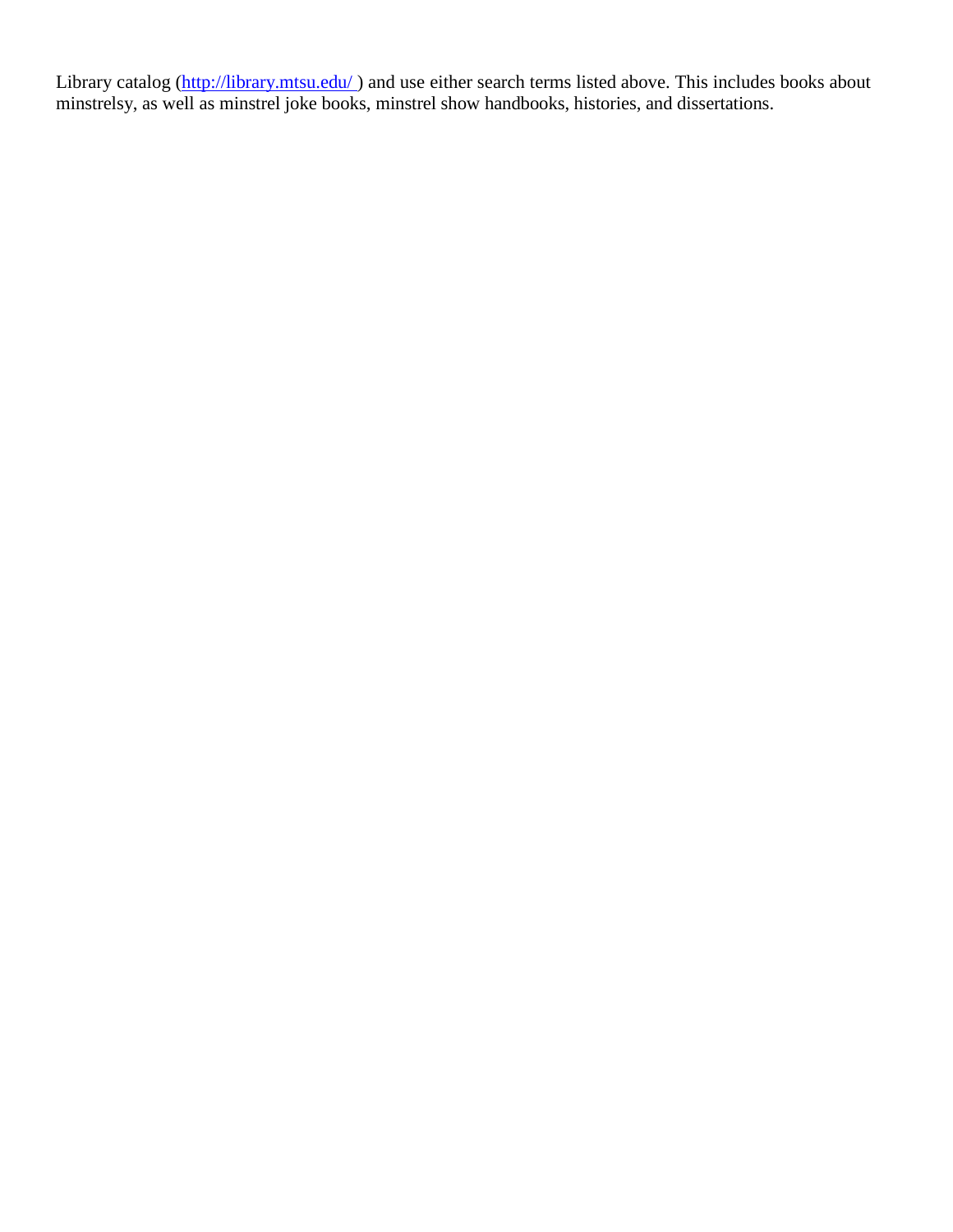## **Minstrel Music Bibliography**

Bean, Annemarie. *Inside the minstrel mask : readings in nineteenth-century blackface minstrelsy* / edited by Annemarie Bean, James V. Hatch, and Brooks McNamara ; foreword by Mel Watkins Hanover, NH : Wesleyan University Press, c1996 PN3195 .I58 1996 [\(http://library2.mtsu.edu/record=b1033780~S1](http://library2.mtsu.edu/record%3Db1033780%7ES1) / also available as an e-book: [http://library2.mtsu.edu/record=b1658668~S1\)](http://library2.mtsu.edu/record%3Db1658668%7ES1))

Cockrell, Dale. *Demons of disorder : early blackface minstrels and their world* / Dale Cockrell Cambridge ; New York : Cambridge University Press, 1997 ML1711 .C63 1997 [\(http://library2.mtsu.edu/record=b1034863~S1\)](http://library2.mtsu.edu/record%3Db1034863%7ES1))

Conway, Cecelia. *African banjo echoes in Appalachia : a study of folk traditions* / Cecelia Conway Knoxville : University of Tennessee Press, c1995. ML3556 .C667 1995 [\(http://library2.mtsu.edu/record=b1372383~S1\)](http://library2.mtsu.edu/record%3Db1372383%7ES1))

Hans, Nathan. *Dan Emmett and the rise of early Negro minstrelsy* Nathan, Hans, ML 2870 .N37 1977 Norman: University of Oklahoma Press, 1962, 1977 printing [\(http://library2.mtsu.edu/record=b1063371~S1\)](http://library2.mtsu.edu/record%3Db1063371%7ES1))

Lott, Eric. *Love and theft : blackface minstrelsy and the American working class* / Eric Lott New York : Oxford University Press, 1993. (available in Walker Library: [http://library2.mtsu.edu/record=b1354593~S1\)](http://library2.mtsu.edu/record%3Db1354593%7ES1))

Mahar, William J. *Behind the burnt cork mask : early blackface minstrelsy and Antebellum American popular culture* / William J. Mahar. Urbana : University of Illinois Press, c1999 ML 2870 .M331 1999 [\(http://library2.mtsu.edu/record=b1127401~S1\)](http://library2.mtsu.edu/record%3Db1127401%7ES1))

Toll, Robert C. *Blacking up : the minstrel show in nineteenth century America* / Robert C. Toll. New York : Oxford University Press, 1974 ML 2870 .T64 1974 [\(http://library2.mtsu.edu/record=b1084730~S1\)](http://library2.mtsu.edu/record%3Db1084730%7ES1))

### Original Minstrel Books:

Rice, Edward Le Roy. *Monarchs of minstrelsy, from "Daddy" Rice to date*, by Edw. Le Roy Rice ... New York city, N.Y., Kenny publishing company [c1911] SPCL PN 1969 .M5 R42 1911 [\(http://library2.mtsu.edu/record=b1053633~S1\)](http://library2.mtsu.edu/record%3Db1053633%7ES1))

Dumont, Frank. The Witmark amateur minstrel guide and burnt cork encyclopedia / by Frank Dumont / New York : M. Witmark & sons [1899] SPCL PN 1969.M5 D88 1899 [\(http://library2.mtsu.edu/record=b1135875~S1\)](http://library2.mtsu.edu/record%3Db1135875%7ES1))

Dick, William B. (William Brisbane), 1827-1901. *Dick's stump speeches and minstrel jokes : containing an immense collection of original and selected negro acts and farces, eccentric sketches, stump speeches, funny conversations,* burlesque sermons and lectures, end men's jokes, Bones' gags and Tambo's witticisms; especially adapted for first class *minstrel entertainments* / by William B. Dick / New York : Fitzgerald Publishing Corporation, c1889. SPCL PN 1969.M5 D54 [\(http://library2.mtsu.edu/record=b1505877~S1\)](http://library2.mtsu.edu/record%3Db1505877%7ES1))

Kaser, Arthur LeRoy, 1890-1956. *Mellow moon minstrel first-part : a complete routine for the circle* / by Bob Royce [i.e. Arthur LeRoy Kaser] / Chicago : T. S. Denison & Company, c1932. SPCL PN 1969.M5 K372 1932 [\(http://library2.mtsu.edu/record=b1505777~S1\)](http://library2.mtsu.edu/record%3Db1505777%7ES1))

Kaser, Arthur LeRoy, 1890-1956. *Minstrel spice; a collection of minstrel stunts, jokes and novelties /* Syracuse, N.Y., Bugbee, [c1934] SPCL PN 1969.M5 K374 1934 [\(http://library2.mtsu.edu/record=b1600874~S1\)](http://library2.mtsu.edu/record%3Db1600874%7ES1))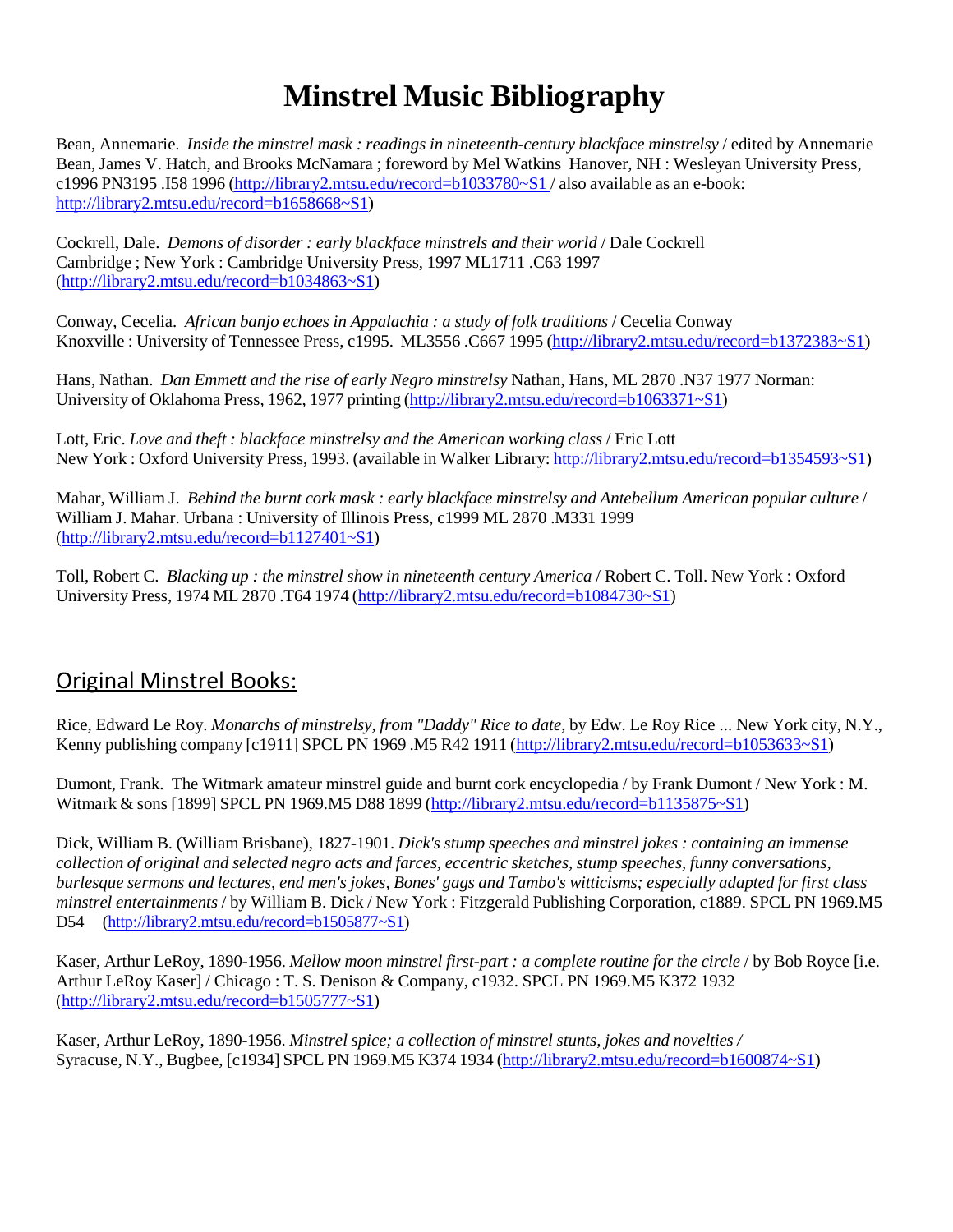# **Examples of Center for Popular Music Special Collection Minstrel items:**

### **Sheet Music**



003331-CPMLG "Jim Crow's Ramble!" Center for Popular Music <http://popmusic.mtsu.edu/collections/permalink/23491/>



001234-BYULG "Ethiopian Quadrilles" Center for Popular Music <http://popmusic.mtsu.edu/collections/permalink/34241/>

## **Broadsides**



001554-BROAD Kitty Wells, Center for Popular Music <http://popmusic.mtsu.edu/collections/permalink/15773/>



002510-BROAD "Jim Crow" Center for Popular Music <http://popmusic.mtsu.edu/collections/permalink/16732/>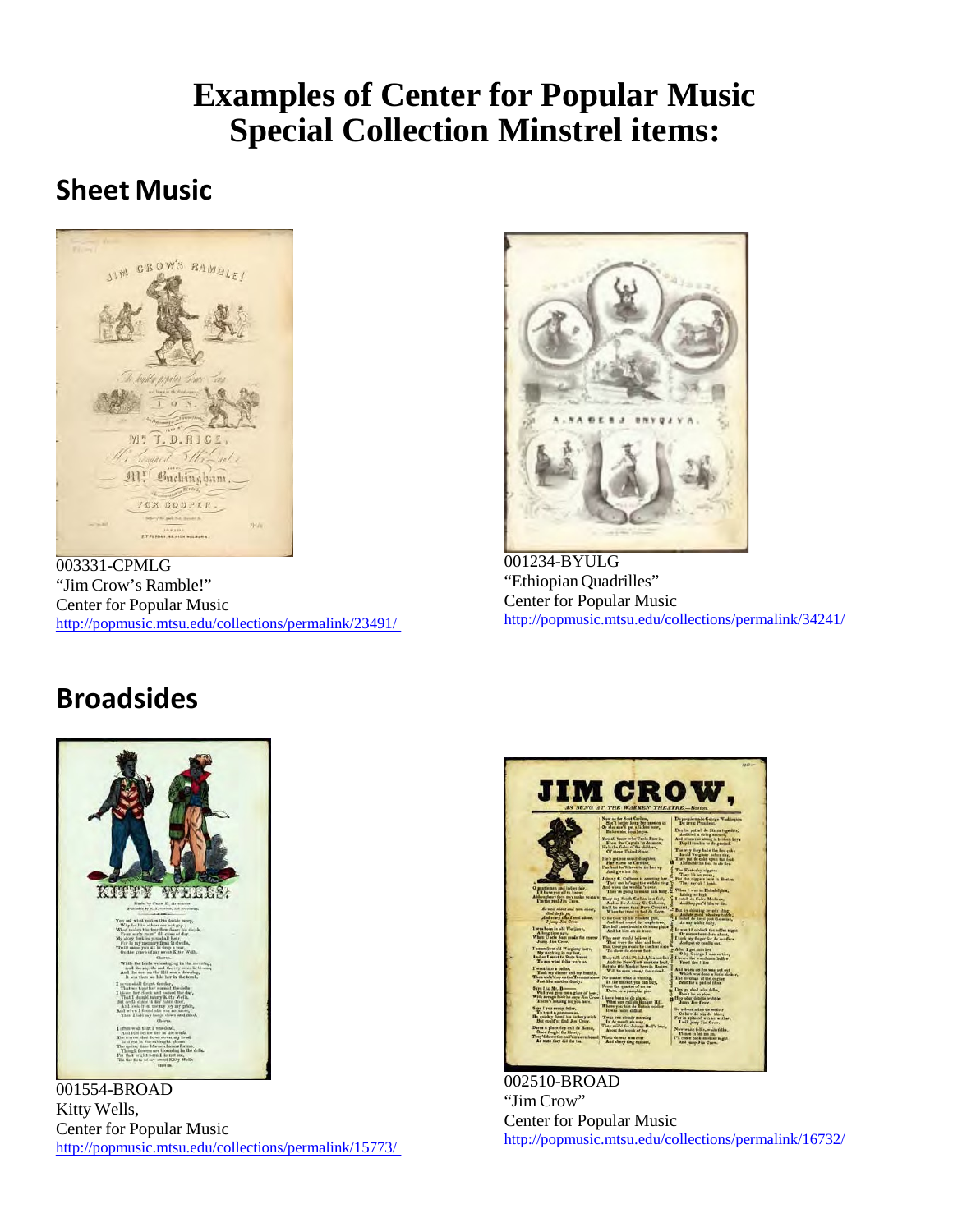### **Posters, Playbills, Programs**



000054-MINSTREL "Christy's Minstrels" Center for Popular Music <http://popmusic.mtsu.edu/collections/permalink/1812/>



000007-MINSTREL "Bawl Room of the Biblical Brewery" Center for Popular Music <http://popmusic.mtsu.edu/collections/permalink/1808/>

## **Photographs**



GEN-CD-00001 Center for Popular Music <http://popmusic.mtsu.edu/collections/permalink/771/>



GEN-CD-00025 Center for Popular Music <http://popmusic.mtsu.edu/collections/permalink/860/>